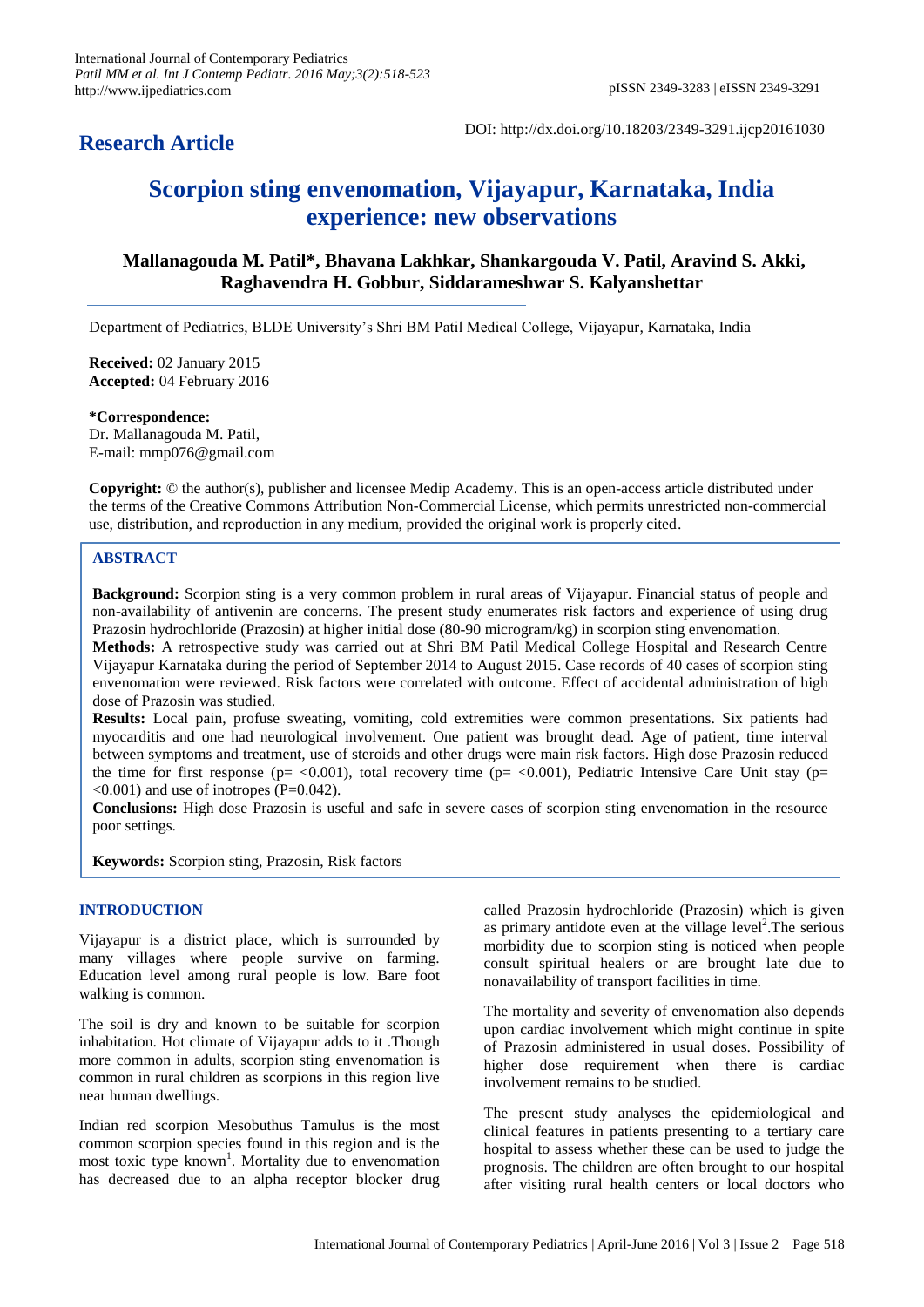promptly treat these children with Prazosin and then refer them to higher center. This information is often not conveyed to us by doctors or patients which results in additional doses of Prazosin to the patients. We have also studied beneficial or otherwise impact of accidental high dose of Prazosin on the outcome.

# **METHODS**

Case records of 40 cases of scorpion sting envenomation of different severity who were admitted in PICU (Pediatric intensive care unit) of Shri BM Patil Medical College Hospital and Research Centre Vijayapur Karnataka during the period of September 2014 to August 2015 (one year) were analyzed.

After seeking the ethical clearance, the case records of above patients were studied in detail. The epidemiological and clinical features, types of treatment before coming to hospital, treatment in our hospital, duration of stay in the hospital, grade of severity and central nervous system involvement, outcome as discharge or death, were noted in a pretested prevalidated proforma. Nurses' notes and monitoring sheets were also reviewed to study the time required for improvement in the hospital.

Patients in our hospital were treated based on a convenient protocol made for PICU.As per protocol, if a patient presenting with history of sting has autonomic or any other systemic symptoms or signs they were immediately treated with 30 µgm/kg of Prazosin by oral route. Blood counts, electrolytes, renal function test were done for all patients. Aspartate transaminase (AST) and Creatinine Phosphokinase MB (CPK – MB) was done when myocarditis was suspected. Vital Parameters of child were monitored hourly. Electrocardiogram (ECG) and Echocardiogram (ECHO) was done, if myocarditis was suspected. Chest x-ray was done, if pulmonary edema was suspected. Prazosin was repeated 3 hourly in the same dosage (30µgm/kg) till symptoms improve. If any dose received outside, that was also counted. Rest of the treatment was symptomatic like Paracetamol or Mefenamic acid for pain, antiemetics for vomiting etc. Special precaution of avoiding the inotropes (especially Dopamine) was kept in mind, as patients would be already in a state of catecholamine surge. Even when patients were brought in the phase of hypotension, they were initially managed with maintenance intravenous fluids and Prazosin as a part of protocol. Dobutamine was used if other measures for hypotension management failed. Tetanus prophylaxis was given based upon child's immunization status. Patients were discharged if they were asymptomatic for 48 hours. Since scorpion antivenom was not available, it was not included in the protocol.

Categorization of severity of scorpion sting envenomation was done as follows $3$ 

Grade I - local pain/paresthesia at sting site, no systemic manifestations.

Grade II - Pain/paresthesia which has travelled from sting site with /without tachycardia but without cardiovascular involvement.

Grade III - Peripheral circulatory failure, CVS or respiratory manifestations.

Grade IV - CNS and /or multisystem involvement.

Patients having muffled heart sounds, tachycardia persisting after one dose of Prazosin, ECG changes (low voltage QRS with depressed ST segment and prominent T wave.), raised AST (more than twofold rise), congestive cardiac failure (CCF) or poor ejection fraction on ECHO were suspected of having myocarditis. As tachycardia is a manifestation of autonomic storm, it is difficult to diagnose myocarditis till at least one more additional feature was present. Pulmonary edema was diagnosed based on tachypnoea, orthopnea, basal crepitations, and pink frothy sputum with typical chest xray changes.

# **RESULTS**

Total of 40 cases below the age 15 years were admitted, of which 29 (72.5%) were between the ages 1 to 3 years. Male to female ratio was 1.8:1. Male predominance was more visible in children above 5 years. All the children were from rural areas and from families involved in farming. Most children were stung while working in fields with parents or in the house where grains were stored. Two children were around 1 year and were made to sleep in the cradle near stored grains. Among the older children, 3 were stung while helping in loading of grain bags. Ninety percent of stings were between 6 PM to 5 AM. The cases where scorpion could be seen, reported it to be Red species except in one who insisted it was yellow scorpion.

Time interval between sting to symptoms ranged from 10 minutes to 30 minutes, mean being 15 minutes. The time interval between symptoms and hospitalization (any hospital) ranged from 50 minutes to 13 hours, mean being 4.2 hours.

Most common site of sting was over lower limb (18 cases, 45%), followed by upper limb (14 cases, 35%). Other sites were scalp and ear pinna which were involved in younger children who were sleeping.

Most common symptoms at presentation were severe pain (35, 88%) at local site, profuse sweating (36, 90%), cold extremities (37, 93%) and shivering (8, 20%). On examination, children were anxious and scared due to pain, but sensorium was normal. Children below 3 years were brought with incessant cry. One child was brought dead. Tachycardia was present in all (39, 98%) children, transient hypertension in 3 (8%), low normal blood pressure (BP) in 16 (40%), brought with hypotension in 5  $(11\%)$ , remaining 15 (38%) had BP near  $50<sup>th</sup>$  percentile for age. Three (8%) children had gallop rhythm out of which 2 (5%) had liver enlargement with pedal edema and respiratory distress indicating cardiac failure.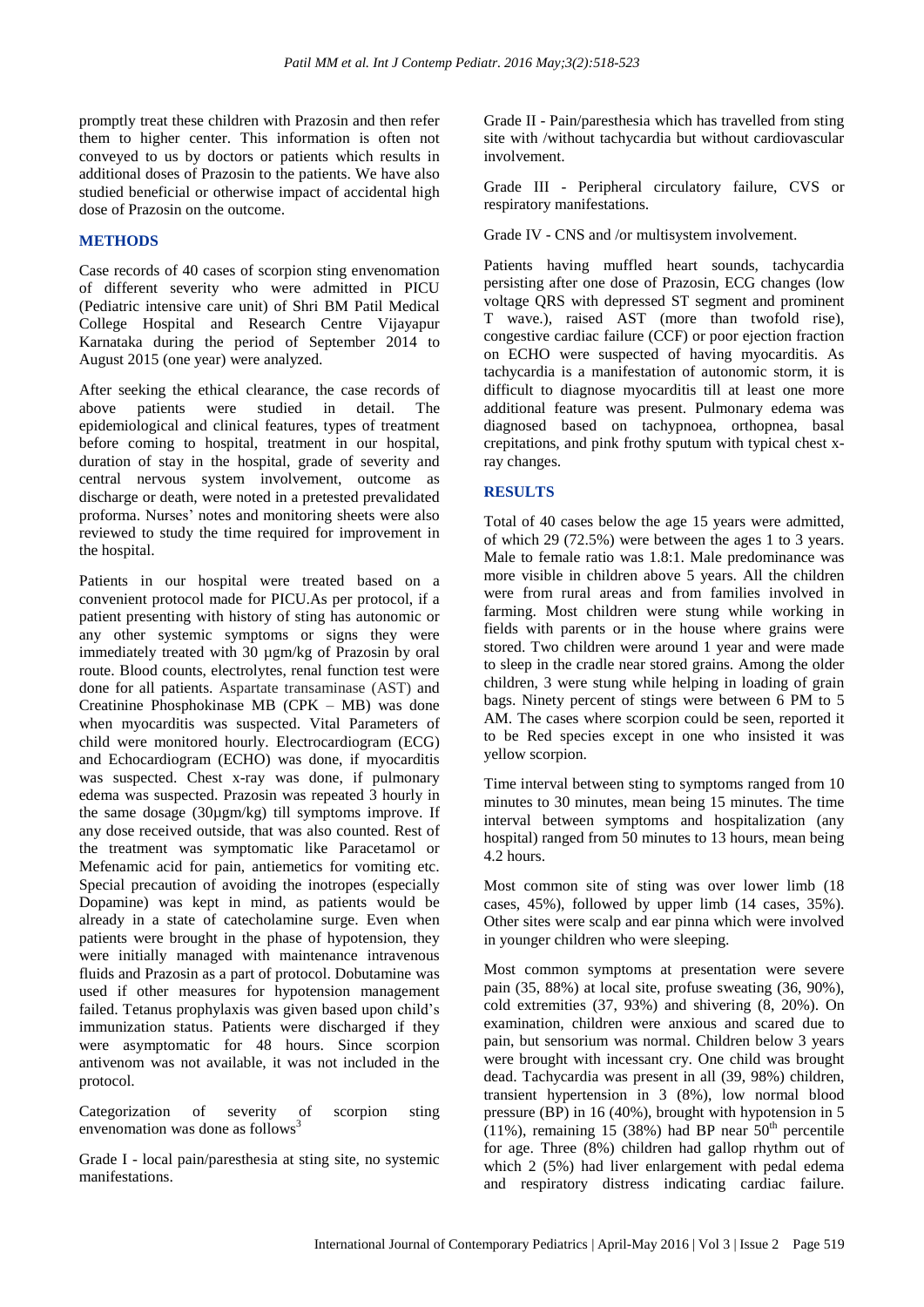Pulmonary edema was found in 2 patients (5%). Priapism was seen in 4 (10%) patients.

Local area of sting had only one mark in most patients 30 (75%). Six patients (15%) presented with history of sting but had no mark, though pain was present. Four patients (10%) had no history of scorpion sting but presented with typical symptoms of excessive sweating, shock like features, and response to Prazosin was immediate. These were children below 3 years. None of the patients were brought with tourniquet. Two (5%) of these patients felt pain after systemic symptoms disappeared after treatment. Local inflammation and infection was rare (2 patients).

Total of 6 patients (15%) were in grade II, 32 (80%) were in grade III out of which 26 peripheral circulatory failure had and 6 (15%) patients fulfilled the criteria for myocarditis. Only one patient (2.5%) had neurological features in the form of hemiplegia (grade IV) and this patient needed ventilator support due to respiratory paralysis. One patient was brought dead and by history looked like pulmonary edema.

Around 30% (12 patients) showed leucocytosis of neutrophilic type, electrolytes were within normal range but in 27% (11) patients, sodium was high normal (mean serum Na 145mg%), in 3 patients (7.5%) serum potassium was 5 to 5.5mg%., renal function tests remained within normal range. Random blood sugar ranged from 42 mg% to 240mg%, mean being 150mg%. Only 2 patients (5%) had blood sugar below 60mg% and 4 children had above 180mg % (10%). AST was high in 6 patients (15%) and ranged from 50 to 200 mg%. CPK and CPK MB could be done only in six patients due to financial constraint and was high in 4 patients.

ECG changes with peaked T wave was seen in 4 patients who were diagnosed as myocarditis. Chest x ray was done when distress was present (2 patients) and showed evidence of pulmonary edema.

#### *Effect of high dose prazosin*

Patients were treated as per our PICU protocol. In 17 patients we found that they have already received at least 50-60 µgm/kg of Prazosin. This fact was revealed after child was better. In the meantime child was given additional dose (first dose in our hospital) as per protocol. This way these patients received around 80-90 µgm /kg Prazosin within one to one and half hours. These were mostly the patients who had comparatively severe symptoms. The results of these schedules are compared (Table 1).

#### *Safety profile of high initial dose of prazosin*

Prazosin was found to be safe even if it was given at higher dose. No harmful side effects were noticed.

## **Table 1: Comparison of patient characteristics with two types of prazosin dosage.**

| <b>Patient characteristics</b>                             | <b>Usual dose Prazosin (30)</b><br>$\mu$ gm/kg            | <b>High initial dose Prazosin</b><br>$(80-90 \mu g m/kg)$    | <b>P</b> Value |
|------------------------------------------------------------|-----------------------------------------------------------|--------------------------------------------------------------|----------------|
| $N = 39$                                                   | $N=22$<br>$(5 \text{ in Gradell}, 17 \text{ in Gradell})$ | $N=17$<br>$(1 \text{ in Grade II}, 16 \text{ in Grade III})$ |                |
| Mean interval between sting and first<br>treatment (hours) | 3.6                                                       | 4                                                            | $p=0.2722$     |
| Mean time for first sign of response<br>(hours)            | 3                                                         | $\mathcal{D}_{\mathcal{L}}$                                  | p<0.001        |
| Mean time of full recovery (hours)                         | 30                                                        | 20                                                           | p<0.001        |
| Mean duration of PICU stay (hours)                         | 50                                                        | 30                                                           | p<0.001        |
| Number of patient received inotropes                       | 10(45%)                                                   | $2(11.7\%)$                                                  | p<0.05         |

# *Risk factors*

Following were analysed to see whether these can be correlated with outcome.

#### *Age*

We found age was one of the important risk factor. Younger age group (<3 years, n=30) had symptoms early after the sting, mean time being 11.5 minutes, whereas above 3 years of age, it was 23 min ( $p= 0.94$ ). Mean time for initial recovery was 3.5 hours below 3 years and 2.2 hours above 3 years ( $p= 0.02$ ). Severity of illness was also more above 3 years as judged by number of children receiving inotropes (23% below 3 years, 11% above 3 years) though statistical significance was not found (p= 0.43). Duration of PICU stay was longer in young children  $\langle \langle 3 \rangle$  years, mean duration of PICU stay was 28.25 hours +/- 2.5 Vs >3 years 25.8 hours +/- 1.2 hours,  $p= 0.0076$ ).

# *Sex*

No difference in presentation or recovery was found between two sexes ( $p= 0.45$ ,  $p= 36$ ).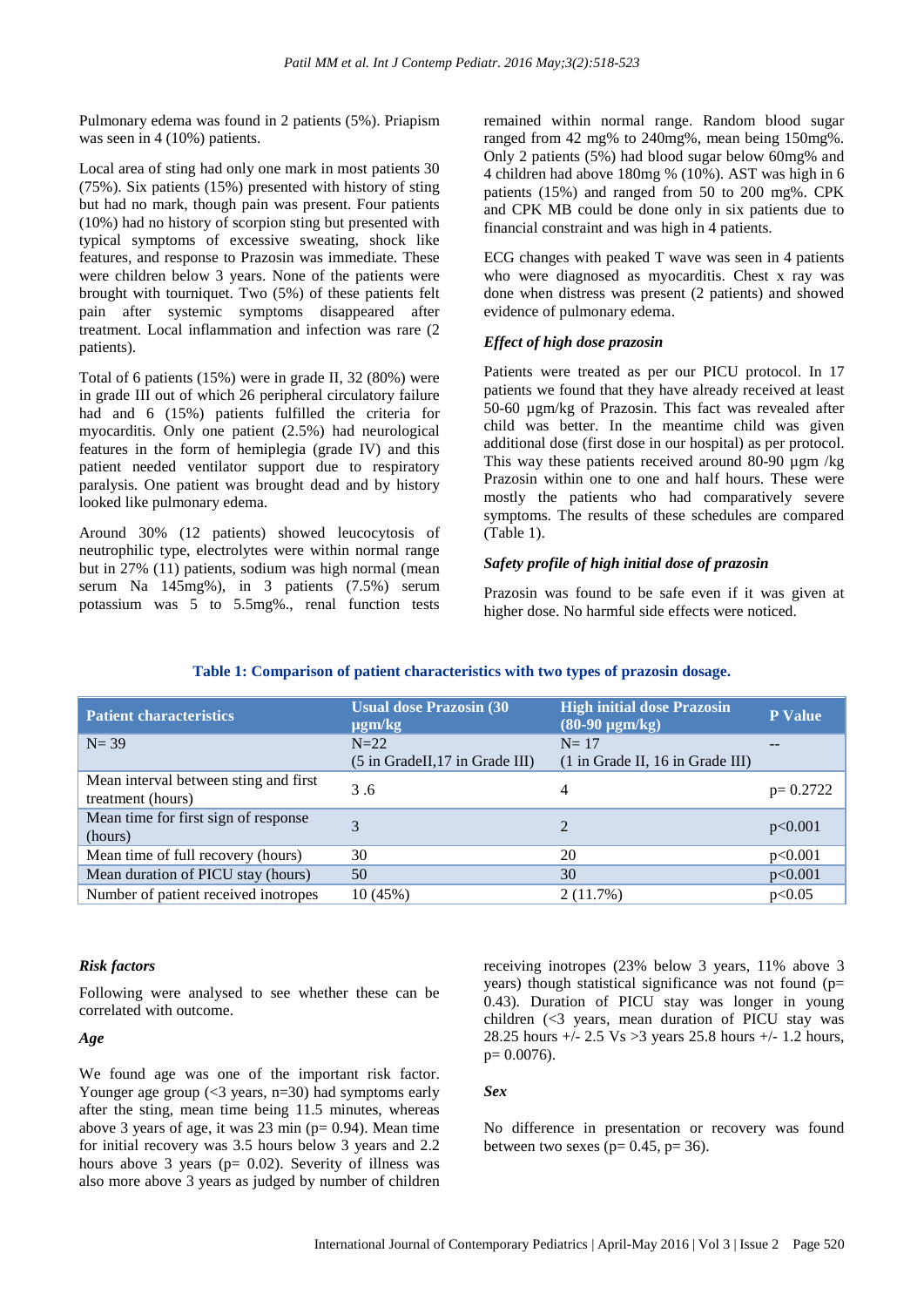#### *Delay in starting therapy*

Delay in introduction of Prazosin therapy, delayed the recovery. Mean time of interval between sting and receiving treatment with Prazosin after sting was 3.8 hours. Those who received Prazosin within 2 hours, had mean initial recovery time 2.1 hours whereas those who received after 2 hours mean initial recovery time was 3.6 hours after drug introduction ( $p= 0.0006$ ).

#### *Steroids therapy with or without antihistamines*

There were 7 patients in whom steroids were given before shifting to our centre, three among these received antihistamines also. Initial recovery time of these patients was 4.5 hours (no steroid group  $-3.3$  hours, p= 0202). Recovery time was prolonged in steroid group even if they presented early after sting. Main reason for prolongation of recovery was vomiting due to gastritis and persistent tachycardia. Out of 6 patients who had myocarditis, three received steroids.

One child was brought dead but there were no deaths in the hospital. The child who was brought dead was taken to local faith healer and was brought to hospital after 7 hours of sting. He has not received Prazosin.

## **DISCUSSION**

Vijayapur is a district place of Karnataka, a southern state of India .It is surrounded by 199 panchayath villages. Scorpion sting is a climatic (dry and hot) and professional (farming) hazard for Vijayapur and similar places<sup>4</sup>.Poor educational status of villagers (literacy rate 67%) makes prophylactic education less effective.

Above situation makes it mandatory to understand the patho-physiology of scorpion sting better and study the risk factors for better prognostication and better solution of this ongoing problem.

The present study evaluated 40 cases presented during one year. All patients reported red to yellow color of scorpion which is common in Mesobuthus Tamulus species found in India and is the most toxic of the thirty poisonous types. 1

We studied only the pediatric age group and found majority in 1 to 3 years age group. Ramesh pol, et al reported 2- 7 years as most involved group. <sup>5</sup> Their study area also is around 3-4 hours from Vijayapur. Studies.<sup>5-7</sup> which compared adults with children reported more severe involvement in children though sting is more common in adults. As children have less weight same amount of injected venom becomes more toxic. Same may be the reason for more young children presenting to hospital. No difference in presentation between the sexes was found by us and it has not been reported by others. Similar to our observation, others also found stings to be nocturnal, more in fields and commonest sites were over the extremities.<sup>5-7</sup> Face and ear pinna was also affected in infants in our study which was also noticed by others. 5

Stings near to head and torso are described to be more severe due to more venom absorption.<sup>8</sup>

The clinical manifestations of scorpion sting are described in three stages, first is transient parasympathetic stage with hypotension, vomiting sweating, bronchorrhoea, salivation, and bradycardia. This stage is followed by sympathetic stage with hypertension, tachycardia, and dry mouth, cold extremities due to vasoconstriction, shock, pulmonary edema, and cardiac failure hyperglycemia. This stage is long lasting and may be fatal if not properly managed. Third phase is due to depletion of catecholamines from nerve terminals and can lead to hypotension and pulmonary edema. 7 Sometimes patients can present with initial hypotension due to fluid loss during parasympathetic phase and use of inotropes during this phase can be dangerous as this phase is followed by sympathetic phase and inotropes (especially dopamine) along with catecholamines can lead to coronary spasm. If it has to be used, it is advisable to use during hypotensive warm shock which is due to depletion of catecholamines. 9,10

Most of our patients presented in sympathetic phase. In experimental animals it has been show that the toxin after introduction is deposited in subcutaneous tissues and total absorption occurs in 7-8 hours and 70% concentration s reached in 15 minutes. <sup>9</sup> The mean time of hospitalization and treatment of our patients was 3.5 hours which is similar to other authors dealing with scorpion sting problems but many cases reach as late as 12 hours.<sup>5,7</sup> One child was brought dead as he presented after 7 hours. Mostly the time is lost in finding a transport and travelling. Faith in traditional healers is also an important issue. This makes the interval between sting and treatment an important risk factor.

Normal blood pressure or hypotension was more common, may be because they were in sympathetic phase and some of them already received Prazosin (44%). As per PICU protocol we avoid boluses and Dopamine. Prazosin 30 ugm/kg, maintenance fluids and close monitoring was the initial protocol, failing which Dobutamine was given.

Though cardiac involvement was main complication in our patients, one child had neurological involvement in the form of hemiplegia. Thrombotic events due to DIC have been implicated in causation of hemiplegia. Neurological effects are not common with Indian red scorpion.<sup>7,11</sup> Pulmonary edema is described to be due to myocarditis or increased capillary permeability. <sup>12</sup> In our series 2 patients had pulmonary edema but Bawaskar reported 19% from Maharashtra and Bouaziz reported 68% from Tunisia. 12,13 In Bawaskar's series may be the delayed presentation and in Bouaziz study different species of scorpion may be responsible for pulmonary edema.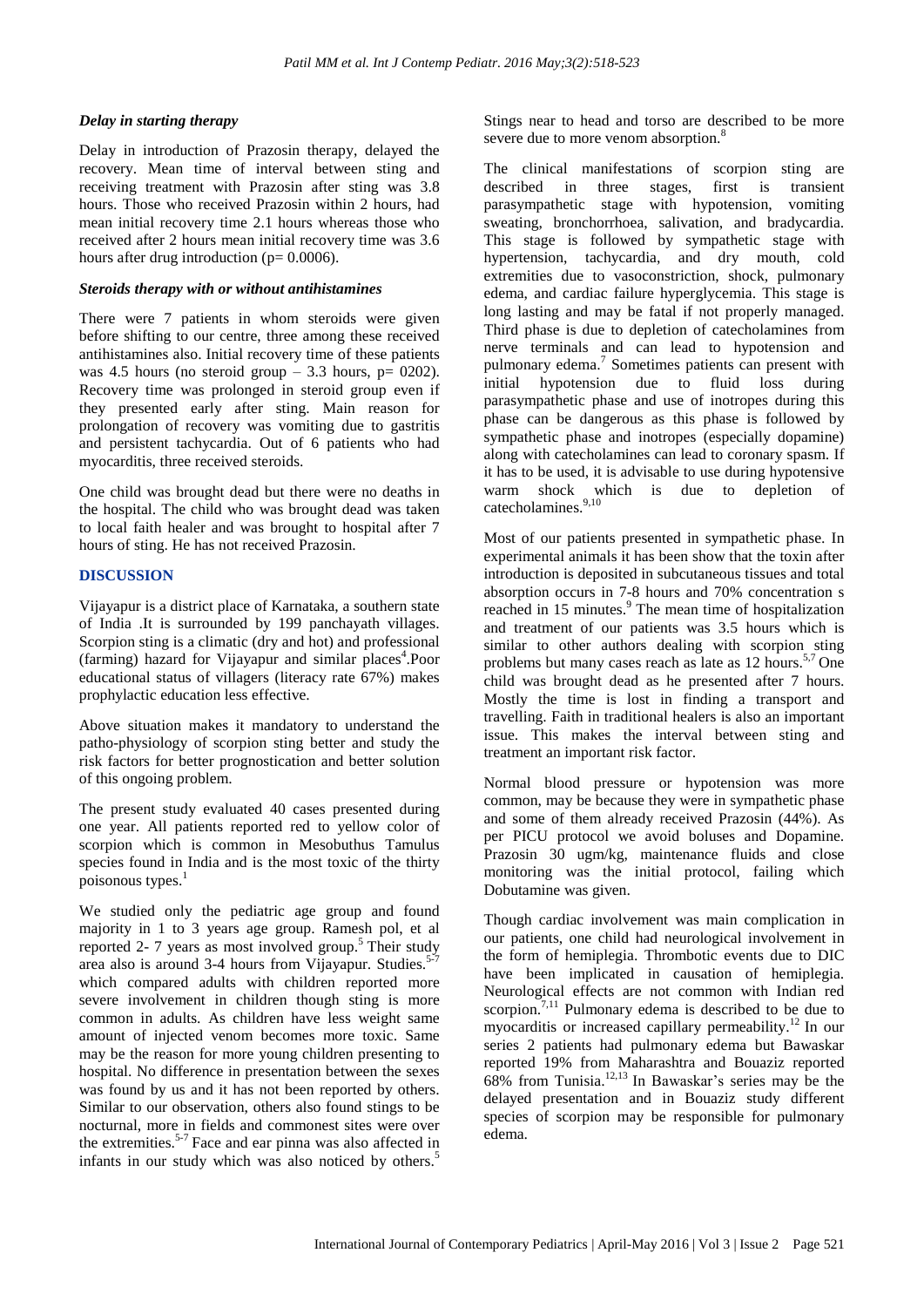Priapism was seen in 10% (4 patients) of our patients, Prasad et al found in 31% cases and. Prasad et all and Udaykumar reported more mortality in these patients due to cardiac involvement. 12,14 Some authors report it to be more common in children. 7

Abnormal laboratory investigations (total counts, neutrophilia, blood sugar) though helpful in management, is not reported to be of prognostic importance.<sup>8</sup> Serum electrolytes (sodium and potassium) if deranged have been found to be of prognostic significance.<sup>6</sup> We could not correlate serum electrolytes and outcome as major abnormalities were not found.

Chest x-ray was found useful only if pulmonary edema was present and this itself is an ominous sign. ECG is a very simple useful test indicative of diagnosis and recovery of myocarditis. We found abnormality of ST and T wave in cases of myocarditis. ST depression, arrow head T wave are suggestive of acute injury and T wave tenting suggests recovery. Low voltage QRS and arrhythmias also suggest Myocardial injury and may indicate fatal illness.<sup>1,6</sup>

It is reported that only 30% of scorpion sting cases have systemic manifestations, rest are dry stings.<sup>6</sup> As ours is a tertiary care hospital we get cases with systemic symptoms. Local pain is the commonest feature except when child has some other severe manifestations.<sup>8</sup> In these cases pain reappears when systemic symptoms are relieved we had two such cases.

In some patients recovery was unduly fast and these patients were further inquired about treatment and were found that they have already received Prazosin of 50 to 60microgram/kg and received additional dose in this hospital. All the doses given within 11/2 to 2 hours were taken as one dose (approx. - 90micogram /kg).

The patients receiving two types of doses were compared and the results were impressive and useful (Table 1). Though the mean time interval between symptoms and treatment was almost similar ( $p= 0.27$ ), the time for first sign of response,  $(p= 0.00001)$ , time for complete disappearance of symptoms,  $(P= 0.0001)$ , mean duration of PICU stay, and use of inotropes was significantly less in high dose group ( $p = 0.0424$ ).

In our set up we are not able to use antivenin due to financial constraint and non-availability. Only choice is Prazosin which works wonders if risk factors are not there. As no adverse effects are seen with high dose, it appears that high dose Prazosin may be a useful and cost effective strategy for severe envenomation and in those with risk factors and especially in absence of antivenin. We could not find any study where this observation has been made. We feel systematic studies or trials showing utility of high dose Prazosin which is described to be physiological antidote are required.

#### *Risk factors*

A special effort has been made in the present study to find the risk factors.

Age, time interval between symptoms and treatment, use of steroids and other medications like antihistamines were the risk factors identified by other studies.<sup>5-8,15,16</sup> The present study also found these factors important.

Sting near head and tarso, presence of priapism, serum electrolytes, high blood sugar, temperature more than  $39^{\circ}$ C, Glasgow coma scale  $\lt$  -8 were other risk factors described but we could not correlate these may be due to less number of cases  $6,7,16$ 

Warm extremities, reappearance of pain, change in shape of T wave in ECG were the early signs of recovery noticed by us and others. 7,8

#### **CONCLUSION**

Present observational study presents important information about epidemiological and clinical features of scorpion sting which can act as risk factors. Age of child, time interval between symptoms and treatment and other therapies like steroids are main risk factors. It also finds a new high dose of Prazosin which can be a boon for patients with severe envenomation in rural setup with poor financial background.

The limitation of study is its retrospective nature and less sample size. Larger RCT is suggested for testing the high dose Prazosin therapy. It will be a low cost, safe alternative for expensive antivenin which has to be species specific also.

#### **ACKNOWLEDGEMENTS**

Authors would like to thanks to Dr Sharan Badiger, Professor of Medicine for technical assistance.

*Funding: No funding sources Conflict of interest: None declared Ethical approval: The study was approved by the Institutional Ethics Committee*

# **REFERENCES**

- 1. Mahadevan S. Scorpion sting. Indian Paediatr. 2000;37:504-13.
- 2. Bawaskar HS, Bawaskar PH. Utility of scorpion antivenom Vs Prazosin in the management of severe Mesobuthus Tamulus envenovenoming at a rural setting. J Assoc Physicians India. 2007;55:14-21.
- 3. Curry SC, Vance VV, Rayan PJ. Envenomation by the scorpion Centuroids Sculparatus. J Toxicol. 1983-84;21:417-49.
- 4. Chowell G, Hyman JM, Diaz-Duenas. Predicting scorpion sting incidence in an endemic region using climatological variables. Int J environ health res. 2005:15:426-35.